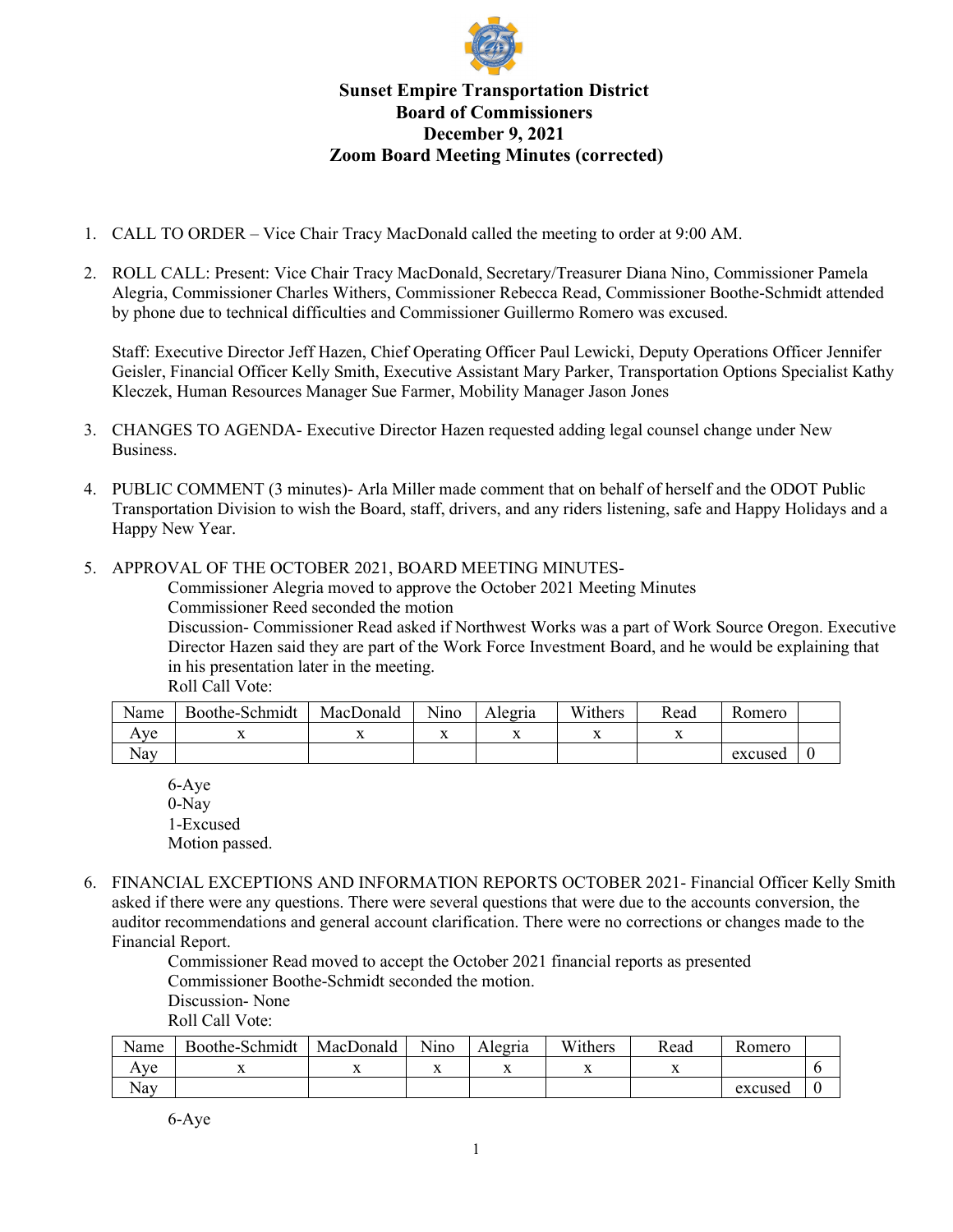0-Nay 1-Excused Motion passed.

## 8. REPORTS FROM CHAIR AND COMMISSIONERS

- a. Commissioner MacDonald- No Report
- b. Commissioner Alegria- Wished everyone a Happy Holiday.
- c. Commissioner Withers- Reported that he wanted to thank our district for participating in the Rosa Parks commemoration day. Commissioner Withers said he grew up in the rural south with the Jim Crow laws and the procedure was to go to the front of the bus pay your fare, get off and then enter through the back doors. He said it's not as if this is hypothetical or this sort of thing did not exist. I lived that until 1963 or 1964. Commissioner Withers said Rosa Parks was a brave woman, but she was one of many Rosa Parks who did that brave move to get that done. Commissioner Withers said he wanted to thank Jeff and staff for participating in what is a nationwide event and thank you from someone who lived the experience.
- d. Commissioner Nino- Reported that she had been recommended to participate in the ODOT video by the outreach manager of the North Coast Land Conservancy. The video interview was done at the Astoria Transit Center conference room, and she said it was nice to be there again. Commissioner Nino also said there was a lot of material filmed that will be used to help get the public engaged and it was a pleasure and honor to speak on behalf of our and other rural communities considering that she has not been a commissioner for that long. Commissioner Nino said they really liked the perspective that she was a rider when she first came to Oregon. Commissioner Nino thanked everyone for their congratulations. She also thanked everyone including staff for what they do and wished everyone Happy Holidays.
- e. Commissioner Reed-Reported that she is excited at all the things we are working on right now with the Transportation Plan and the anticipated Federal Funding which will boost the efforts of what we are already doing here. Commissioner Reed gave a big thank you to all that make the wheels turn and she is very proud to be part of this organization and looking forward to a new year of working together. Commissioner Read wished everyone Happy Holidays!
- f. Commissioner Boothe-Schmidt- Reported that she had watched the video from ODOT that Commissioner Nino was in, and it was great and wished everyone Happy Holidays.

## 9. CONTINUED BUSINESS- None

## 10. NEW BUSINESS

a. SPECIAL DISTICTS ASSOCIATION OF OREGON (SDAO) CONFERENCE- Executive Director Hazen reported that the SDAO Conference is being held live in Eugene February  $10<sup>th</sup>$  thru the  $13<sup>th</sup>$ . Hazen said this is a great opportunity and I am thrilled that the entire Board is going to attend. Hazen explained that we need to individually sign up for the workshops or trainings we plan on attending. Hazen asked that each Board member tell Executive Assistant Mary Parker their choices. Mary will register the Board and other staff attending will register themselves. Commissioner Read suggested that we try to make sure that we have at least one person covering each of the topics. Commissioner Read said she has her schedule picked out but would be willing to jump onto another workshop if needed. Executive Director Hazen reminded everyone that just because your are signed up for a workshop, it does not mean you are locked in except for the trainings on the first day which we individually pay for. If you are attending a workshop and it is not what you expected you can move to a different one.

SDAO DELEGATE- Executive Director Hazen explained that the Board needs to elect someone who will represent SETD as a voting delegate at both the At Large Caucus meeting and the SDAO Annual Business Meeting. Hazen said that Board members can attend the Caucus and he encouraged them to do so. Commissioner Withers nominated Commissioner Diana Nino to be SETD's voting delegate. Commissioner Nino accepted the nomination.

Executive Director Hazen said that we will be taking a bus down to Eugene and back for the conference. He asked if anyone is planning to take their own transportation to let him know.

Executive Director Hazen encouraged everyone to attend the banquet the final night because he has seen the entertainment before and they are good.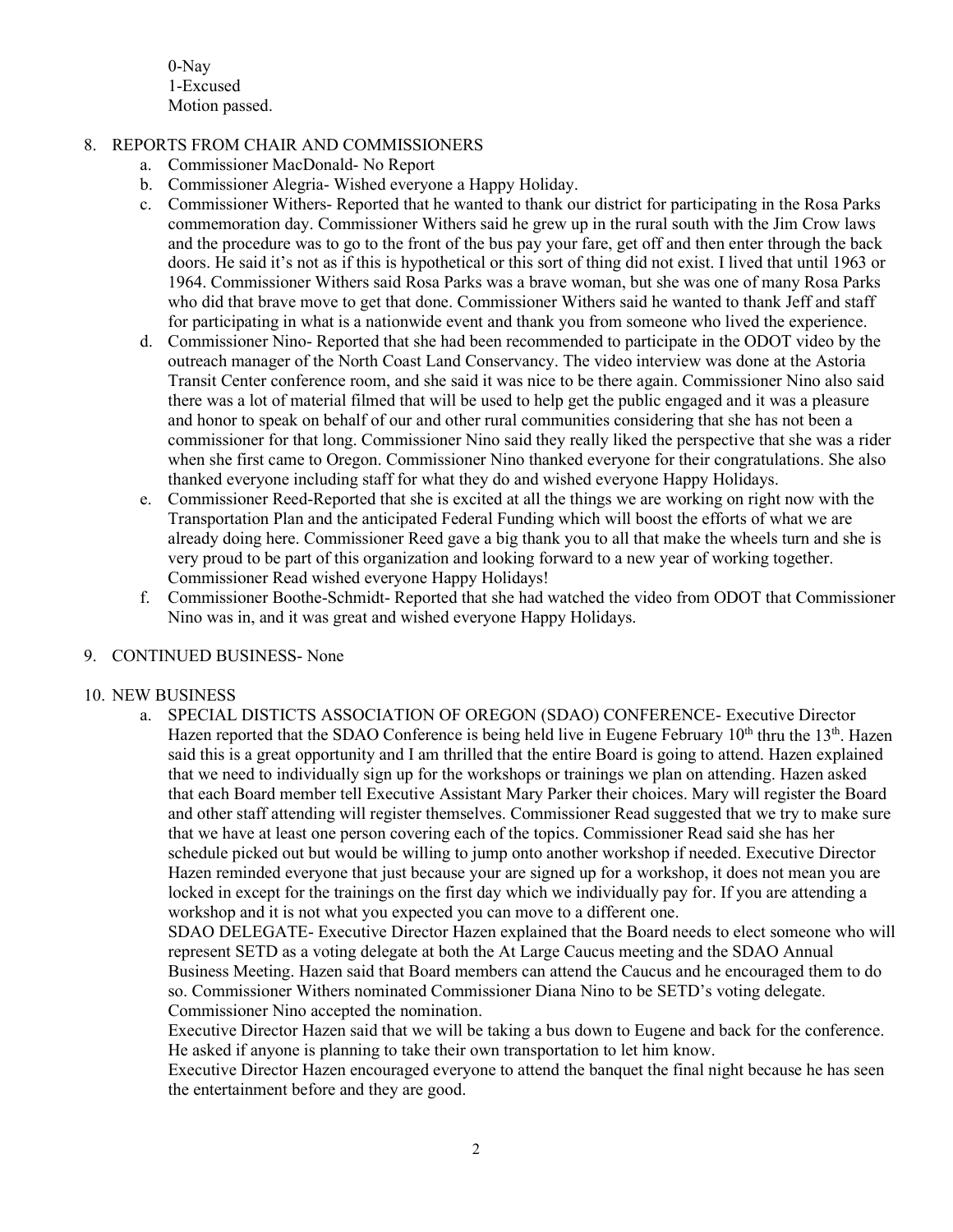b. RETURNING CITIZEN PROGRAM-Executive Director Hazen presented a power point on the Returning Citizen Program. Hazen explained that the catalyst for this program started back in early August when Julia Castillo the Executive Director of Heart of Iowa Regional Transit Agency (HIRTA) wrote a blog post that the Community Transit Association of America (CTAA) sent out on August  $10^{th}$ . Hazen said he would have never thought of the idea she had in that blog. He emailed Julia that evening and started developing a relationship with her and let her know how excited he was and how much she had inspired him to set something up in Oregon. Hazen said his vision is a statewide program to get returning citizens that have been incarcerated and are coming up on their release date to be trained and obtain their CDL to be a transit operator prior to their release. The goal being for them to have a potential future in front of them when they step out of prison and return to the communities that they were from. Hazen said in the beginning the first thing he did was reach out to the Division Administrator for Public Transportation at ODOT and asked if she had any contacts with the Department of Corrections. She asked one of the Assistant Directors at ODOT, and that person did have a contact. Hazen said he reached out to that person and asked who the right person would be for him to talk to. They put him in contact with an Assistant Director at the Department of Corrections, who was very interested in the program and when DMV heard about the program they were also interested. Hazen said this program will be a partnership between the Oregon Department of Transportation and the Department of Corrections. Hazen explained the benefits of the program and how public transportation will be part of the solution in reducing recidivism and at the same time benefit from tapping into potential employees to fill positions on the ever-declining driver workforce. Hazen discussed how doing background checks can eliminate an applicant before they are interviewed and how he wants to change that approach and spend time meeting and interviewing applicants. Hazen said that we will be working with community leaders and other programs that will partner with us in developing this program locally. Hazen also said that hiring anyone is a risk but there will be a process in place that will screen those going into the program and employers will have their own screening process as well. Executive Director Hazen and Human Resource Manager, Sue Farmer have already met with Clatsop Community Corrections who are on board with the program. They will refer clients that they think would succeed in the program. Hazen said 3 teams were assembled that had 2 meetings and a pilot program using transit funds is being set up with Baker Technical Institute (BTI) in Baker Oregon. BTI is set up with simulators and have experience in doing heavy equipment operation trainings with the Oregon Youth Authority. Also, the Department of Correction is going to allow people in this program to be outside the prison for behind the wheel training and possibly to take their written test at the DMV. They may also be able to take their driving test with a third-party certifier which could allow someone to leave prison with their CDL in hand and take it back to the community they were adjudicated from. Because of the agencies working together and the progress that has been made, Hazen said that training should begin by the end of January. The first program will probably start at the Powder River facility near Baker and then Coffee Creek which is a women's prison. Commissioner Read thanked Executive Director Hazen for his work with this program. Commissioner Read said she has a background in advocacy for criminal justice and a place at the table for criminal justice reform and it will be very interesting to see how the players plow through the red tape and get going on this. Corrections has the best of intentions, but it is a very slow-moving organization. This program could be a way for us to be a united voice for legislative issues that will contribute to the benefit of this. Commissioner Reed also said recidivism is not about recurring criminal violations, it is on the technical things with lack of opportunity to get jobs which includes parole and probation fees, logistics and childcare. Commissioner Read added that this is a big story with a lot of moving parts, but I would be so excited to see the success of this because it would move us all forward nationwide and maybe it's the transportation industry that is going to crack the code and she would love to see it. Commissioner Nino asked who requires blanket bans when doing background checks. Hazen said that they are used for safety sensitive positions which include drivers, and the DMV has control of what offenses eliminate someone from having or their losing their CDL. Commissioner Nino said it is good that it goes through the DMV because it makes it easier. Commissioner Nino also asked if there was consideration of having public relations and a strategy to communicate the program to the public so that there is not any bad publicity. Hazen said we do want to be ahead of that which is why I started with Ethan from the Daily Astorian today. Both ODOT and the Department of Corrections have public relations departments, and we will soon be pulling them in to help us get the message out on a very positive note. Commissioner Withers commented that the public relations will help the formerly incarcerated who may have been out 5 years or